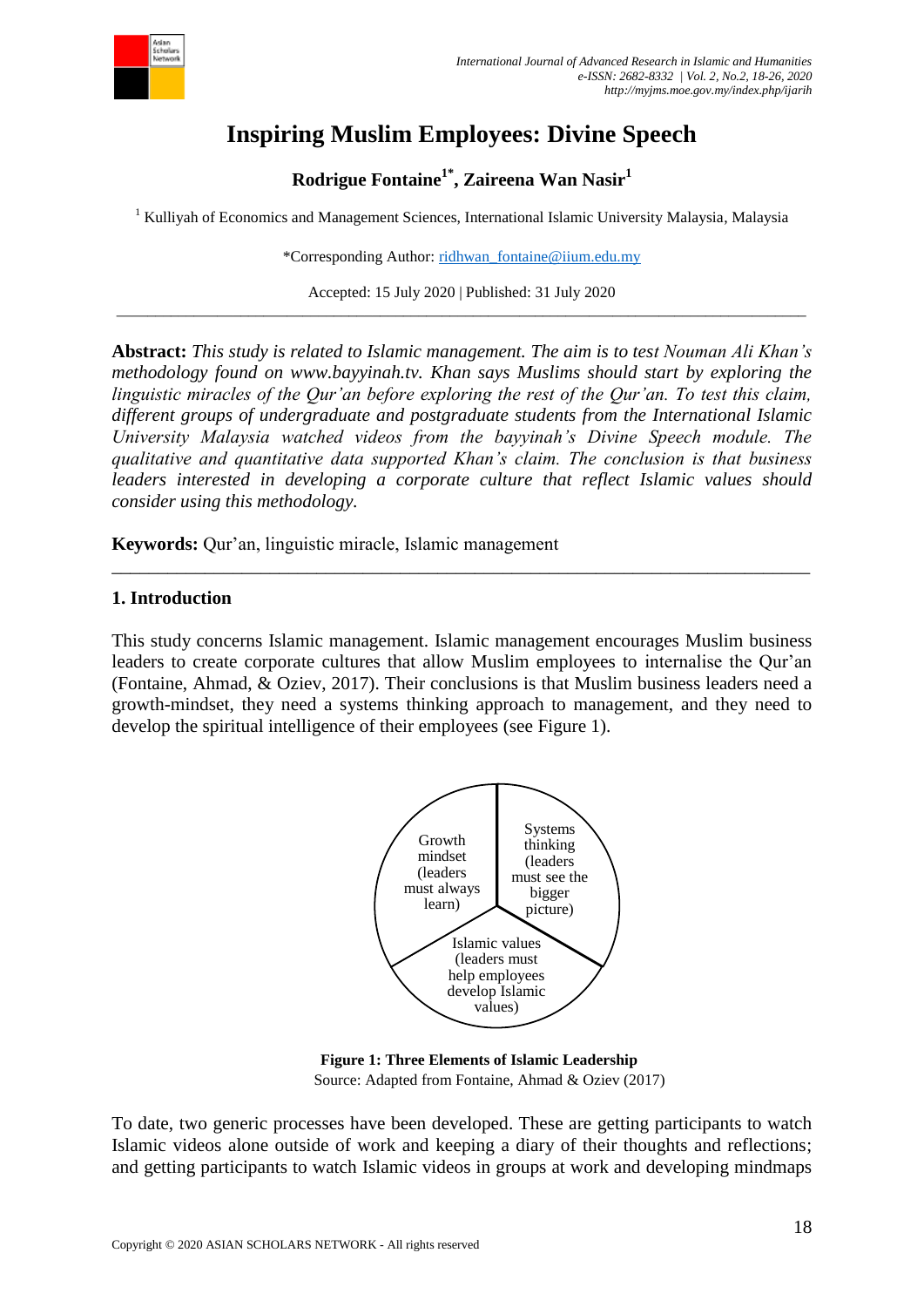

to record the groups' discussions. For these processes to work, leaders need to create an incentive system (Fontaine, Ahmad & Oziev, 2017). However, there is virtually no cost with this approach as most of the content is freely available on-line. Since 2010, experiments have been conducted with other 3,000 students.

From 2010 to 2014, students watched any Islamic video of their choice. The assumption was that as long as students were learning something new about Islam, they would grow spiritually. Furthermore, the fact that participants could choose what to watch allowed them to explore religious themes that were important to them. From 2014 onwards, participants focused on videos that explained the Qur'an. The responses of participants were very positive. Since 2017, the focus has been on testing the methodology of Nouman Ali Khan [\(www.bayyinah.tv\)](http://www.bayyinah.tv/).

Khan has focused on explaining the Qur'an systematically and posting them on his website. He works with a team of scholars that help him develop the academic integrity of the videos he posts online. Khan has developed the following modules:

- 1) Divine Speech a study of the linguistic miracle of the Qur'an
- 2) *Surah al Fatihah* a comprehensive explanation of this *surah*
- 3) A Thematic Overview an introduction to the main themes found in the Qur'an.
- 4) A Concise Commentary a brief explanation of the whole Qur'an.
- 5) A Deeper Look a detailed commentary of the whole Qur'an.

The sequence of these modules is important. Before getting into the detailed study of the Qur'an, students ought to study the linguistic miracles of the Qur'an. To test this idea, selected contents from the Divine Speech module were shown to groups of management students over a one-year period.

## **2. Methodology**

This study used an action research approach (Fontaine, 2016). The qualitative phase lasted about nine months. This phase showed that students benefited tremendously from watching the Divine Speech material. The paper will focus on reporting the quantitative data.

## **3. Literature Review**

The need for the Divine Speech module (or something like it) is implied in the Qur'an itself. Allah says, *"Indeed, those who conceal what We sent down of clear proofs (bayyinah) and guidance (hudaa) after We made it clear for the people in the Scripture - those are cursed by Allah and cursed by those who curse" (2:159).* This *ayah* suggests that revelation is a twostep process: *bayyinah* (which convinces people of the authenticity of prophets) and *huda* (which are the detailed injunctions that one accepts after accepting prophets). Scholars are in an agreement that one of the greatest proofs of the prophethood of Muhammad (peace be upon him) is the linguistic miracles of the Qur'an (in Arabic, *'ijaz*).

The literature on the linguistic miracles of the Qur'an is vast but Mir (1983) summarised it as follows. Most classical scholars focus on the unparalleled eloquence of the Qu'ran by focusing on the sequence of words or the beauty of individual *ayat* (Mir, 1983, p. 17). This sequence (*nazm*) makes the Qur'an miraculous. Mir (1983) compares the ideas of Khattabi, Baqillani, Jurjani and Zamakhshari. Mir (1983, p.25) says that Razi was the first to apply the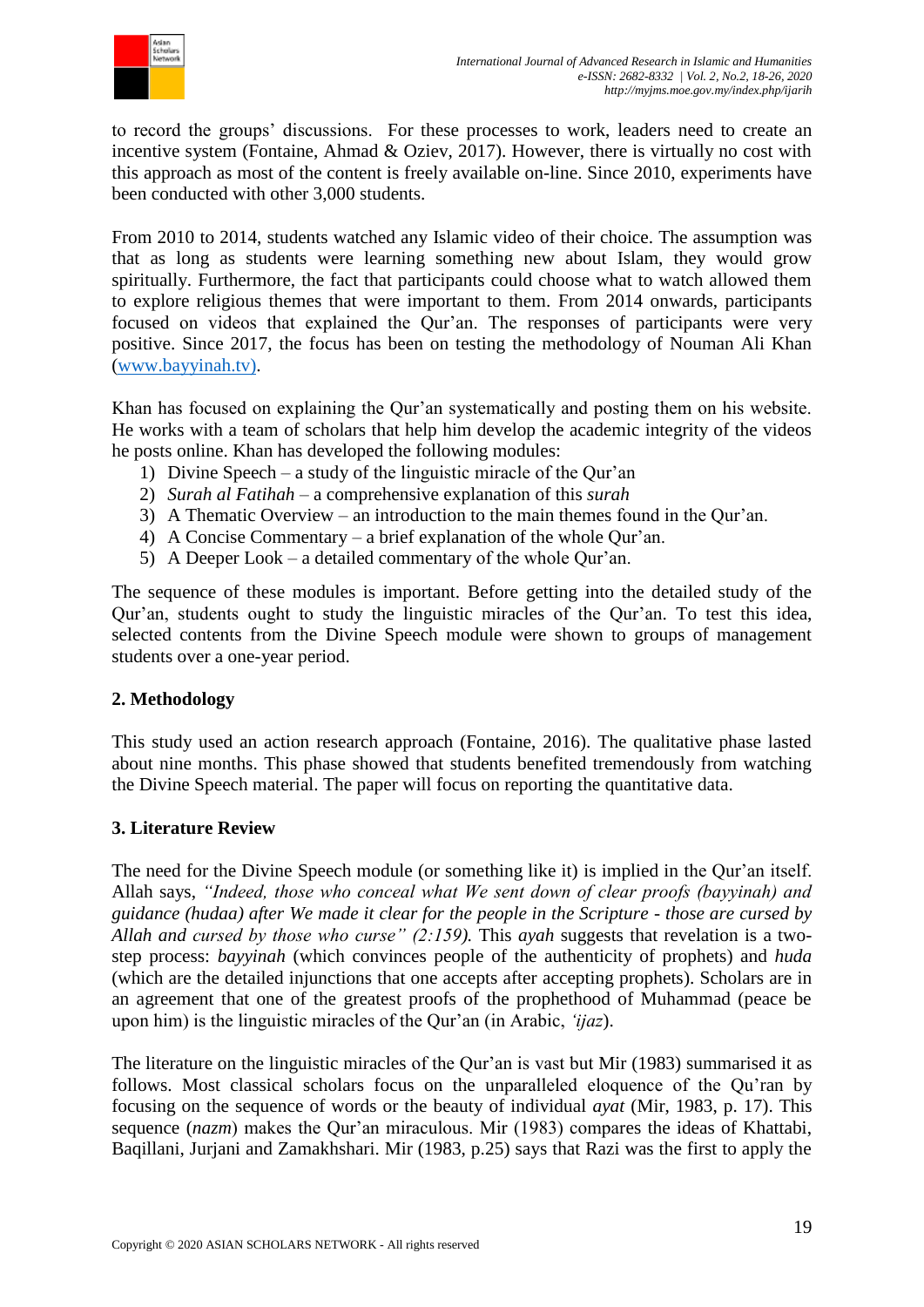

idea of *nazm* to the whole of the Qur'an. This idea was further developed by Farahi (1863- 1930) and Islahi (1904-1997).

Khan has been inspired by the work of Islahi and others. *Nazm* is one of the pillars of his Divine Speech module. *Nazm* is not simply a device to make the Qur'an miraculous, it is a concept that helps Muslims better understand the meaning of the Qur'an (Mir, 1983, p. 73). Apart from *nazm*, Khan explores the theory of ring structures in the Qur'an based on the work of Farrin (2014). Khan and Randhawa (2016, pp. 232-234) present a visual representation of the ring structures embedded in the Qur'an. Khan and Randhawa (2016) suggest that there is a coherence within an *ayah*, between *ayat*, within a *surah* and between the *surah* of the entire Qur'an.

Haleem (2011) makes another point. When speculating on the origin of the Our'an, non-Muslim scholars assume that Muhammad (peace be upon him) plagiarised the Bible. If this theory is correct, then it should be possible to identify those passages from the Bible that have been plagiarised. One theory is that *surah al-Fatihah* is the plagiarised version of the Lord's Prayer. Haleem (2011, pp 24-26) shows that they are quite different so that the accusation of plagiarism seems unfounded. Haleem (2011) further compares the stories of Adam, Eve and Joseph in the Bible and the Qur'an. The differences are so significant that the accusation of plagiarism seems disingenuous.

The Divine Speech material will be described by relying on the Divine Speech module on [www.bayyinah.tv](http://www.bayyinah.tv/) and other divine speech related videos that Khan has posted on YouTube. There is about 14 hours of content (see Table 1).

| <b>Section</b>              | Number of videos in section | Time in hours |
|-----------------------------|-----------------------------|---------------|
| Surah al Fatihah            | 8                           | 3             |
| Figures of speech           | 8                           | 1.5           |
| The perfect choice of words | 7                           | 1.5           |
| Three kinds of Arabic       | 2                           | 0.75          |
| Sentence structure          | 4                           | 0.75          |
| Order of words              | 3                           | 0.5           |
| Coherence in the Qur'an     | 2                           |               |
| Beginning and ending        | 3                           | 0.75          |
| Miscellaneous               | 6                           | 4.5           |
| Source: Bayyinah.TV         |                             | 14.25         |

Most of the content has been published in a book that includes scholarly references (Khan & Randhawa, 2016). Khan explains how much of the material has been derived from the work of other Muslim scholars. He compiled their research and presented it in public workshops. Apart from these 14 hours of content, there are two videos called "*Divine speech prologue 1*" and "*Divine speech prologue 2*" that last about 2.5 hours (Khan, 2009a, Khan 2009b). A video called "*The Final Miracle*" lasts about 2 hours (Khan, 2013). A video called "*Rediscovering al-Fatihah*" lasts three hours (Khan, 2015a). All four videos are available on YouTube.

Khan (2013) tells the story of a young Muslim teenager who attended his Divine Speech talk in the United States. He went home and said to his mother, "*Tonight was the first time I really*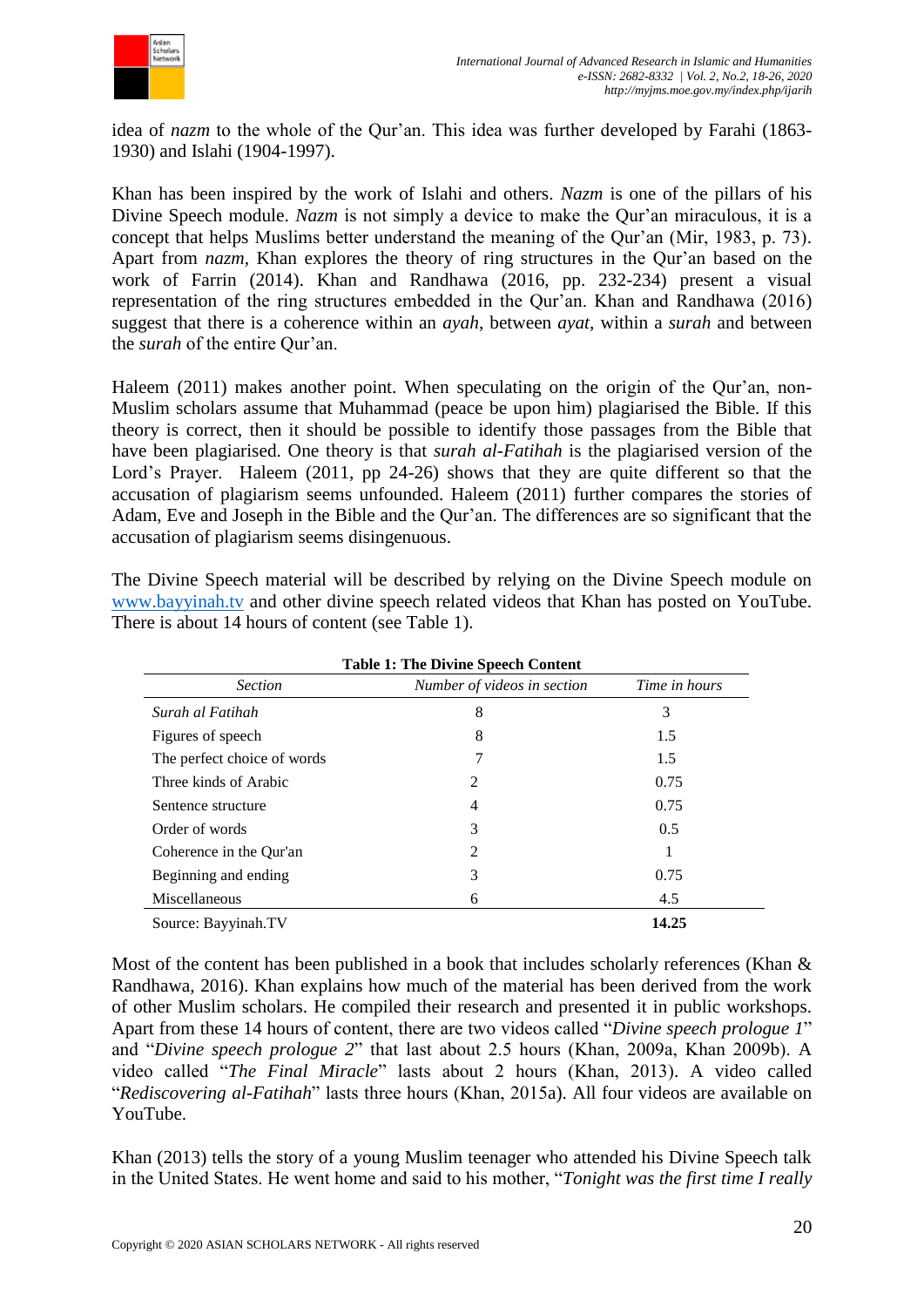

*believed that the Qur'an was not written by a human being*". Khan (2013) concludes that we cannot force children to simply believe that the Qur'an is the word of God. They need to be exposed to its miracles so that they become convinced. Khan (2013) adds that these talks "*do not satisfy the intellect, they satisfy the heart. Once the heart is satisfied, the intellect will follow the heart*". This point is critical. Over the two years, our research indicate that this statement is the key to understanding the effectiveness of the Divine Speech module.

The authors asked participants to watch these videos in class and let them discuss the content in small groups. This collective approach to on-line learning was developed with the assistance of a postgraduate student (Parvin, 2017). The first task was to break up the Divine Speech content into smaller sections that would allow for short sessions. A number of areas of reflections were proposed to help students focus. These were,

- 1) The Prophet (peace be upon him) didn't know how to read or write yet he revealed a 600-pages book. He was expelled from Makkah but reconquered it without spilling any blood. Did anyone else in history do anything similar? Has there been any illiterate individual that has dictated a book?
- 2) Each word is chosen perfectly. For example, the choice of the word "*al hamd*" in *surah al-Fatihah*. Khan explains the many alternative choices available in Arabic and explains why *al hamd* is the best choice (Khan, 2015a). This perfect choice of each word appears throughout the Qur'an.
- 3) Each *ayah* has a unique structure. An *ayah* is not a sentence. An *ayah* can be a word like "Ar Rahman" (55:01) or part of a sentence. In some cases, an ayah can be made up of multiple sentences. For example, *sural al-Asr* is one sentence divided into three *ayat*. However, *ayah al-Kursi* is made up of 9 sentences.
- 4) Each *surah* has a perfect structure. There are many examples, such as the structure of *surah al-Mulk* (Khan, 2016a).
- 5) There are subtle and complex relationships between *surahs*. For example, Khan (2013b) demonstrates the relationship between *surah ar-Rahman* and *surah alwaqiah*.
- 6) In the Divine Speech module, there are examples of the coherence between the Qur'an and the prophetic narrations.
- 7) The Qur'an is not simply intellectually stimulating but it has a beautiful rhythm that makes it easy to remember and inspires awe.

With these sub-modules these videos were shown in classroom to undergraduate and postgraduate students. After a couple of cycles, the authors decided to measure the spiritual intelligence of participants before and after the intervention. The questionnaire used was developed by King and DeCicco (2009). They argue that spiritual intelligence is based on four concepts: critical existential thinking (CET), personal meaning production (PMP), transcendental awareness (TA), and conscious state expansion (CSE). The instrument was found to be culturally valid in Malaysia (Anwar, 2016).

The authors had previously developed the spiritual intelligence of management students at the International Islamic University Malaysia. One of them asked his students to watch one Islamic video of their choice every week throughout the semester. The same questionnaire developed by King and DeCicco (2009) was used. Students were given the questionnaire at the beginning and at the end of the semester. The results are shown in Table 2.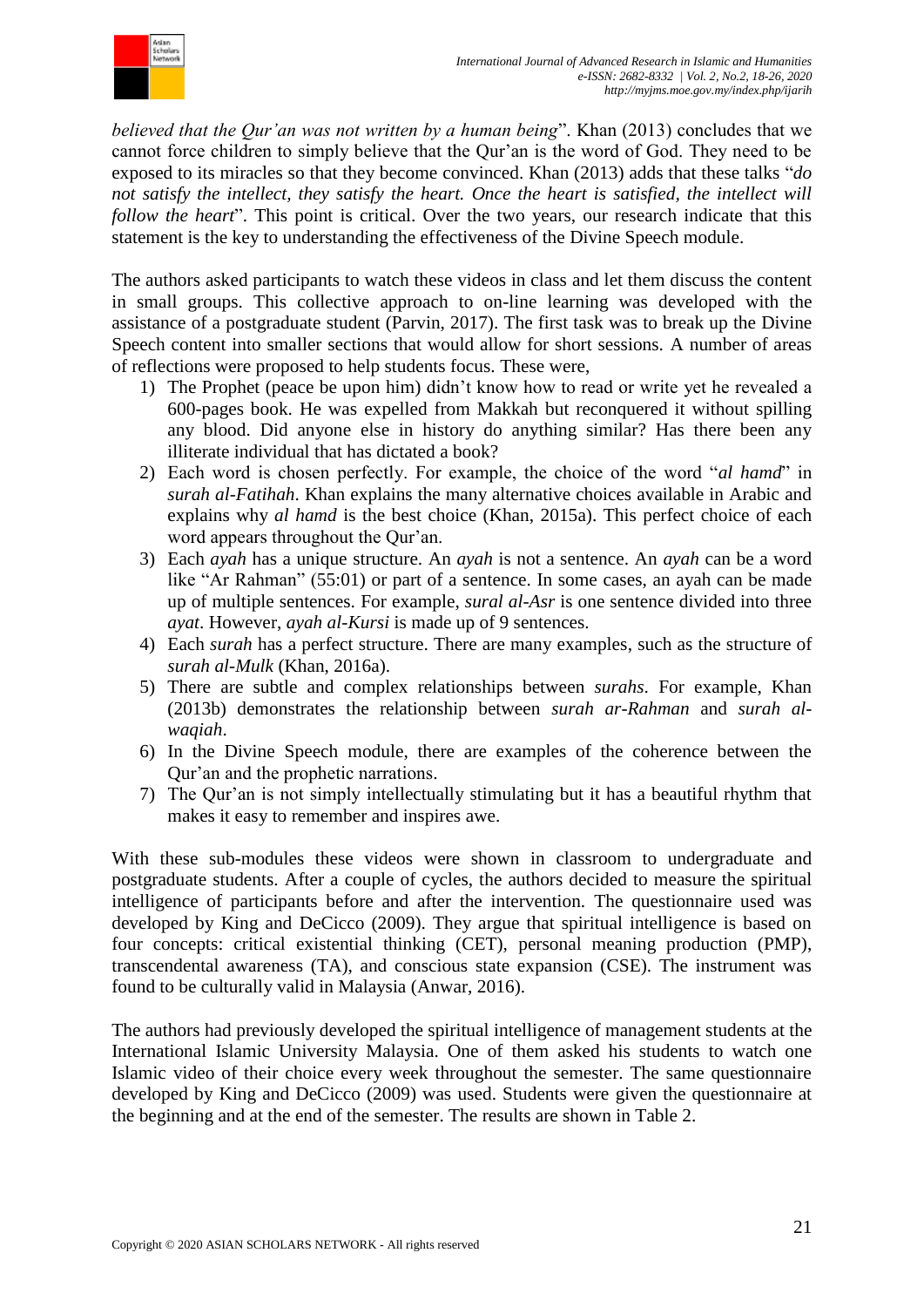

#### **Table 2: Results from 2013**

| $\bm{N}$       | <i><b>Questions</b></i>                                                                          | 1st<br>round | 2nd<br>round | Sign.  |
|----------------|--------------------------------------------------------------------------------------------------|--------------|--------------|--------|
| 1              | I have often questioned or pondered the nature of reality.                                       | 3.48         | 3.71         | 0.089  |
| $\overline{2}$ | I have spent time contemplating the purpose or reason for my<br>existence.                       | 3.9          | 3.95         | n.s.   |
| 3              | I am able to deeply contemplate what happens after death.                                        | 3.7          | 3.84         | n.s.   |
| 6              | It is difficult for me to sense anything other than the physical and<br>material.                | 2.45         | 2.54         | n.s.   |
| $\overline{7}$ | My ability to find meaning and purpose in life helps me adapt to<br>stressful situations.        | 3.77         | 4.13         | 0.025  |
| 8              | I can control when I enter higher states of consciousness or awareness                           | 3.59         | 3.72         | n.s.   |
| 9              | I accept the theories about such things as life, death, reality, and<br>existence.               | 4.47         | 4.5          | n.s.   |
| 13             | I frequently contemplate the meaning of events in my life.                                       | 3.81         | 3.85         | n.s.   |
| 14             | I define myself by my deeper, non-physical self.                                                 | 3.54         | 3.79         | 0.04   |
| 15             | When I experience a failure, I am still able to find meaning in it.                              | 4.29         | 4.28         | n.s.   |
| 16             | often see issues more clearly while in higher states of<br>consciousness/awareness.              | 4.06         | 3.84         | 0.06   |
| 17             | I have often contemplated the relationship between human beings and<br>the rest of the universe. | 3.79         | 3.84         | n.s.   |
| 18             | I am highly aware of the nonmaterial aspects of life.                                            | 3.75         | 4.04         | 0.022  |
| 19             | I am able to make decisions according to my purpose in life.                                     | 4.06         | 4.15         | n.s.   |
| 21             | I have deeply contemplated whether or not there is some greater power.                           | 3.75         | 3.91         | n.s.   |
| 22<br>$\sim$   | Recognizing the nonmaterial aspects of life helps me feel centred.                               | 3.58         | 3.86         | 0.032. |

Source: Fontaine and Ahmad (2013)

#### **4. Findings**

.

To avoid cluttering this paper, the qualitative data will be omitted. It was however a very important part of the process because it gave us the confidence to collect quantitative data.

A group of 45 students were surveyed in February 2018. A group of 70 students from another class served as a control group. The Cronbach Alpha was 0.9. Paired T-tests identified any significant difference in the level of spiritual intelligence before and after the intervention (see Table 3)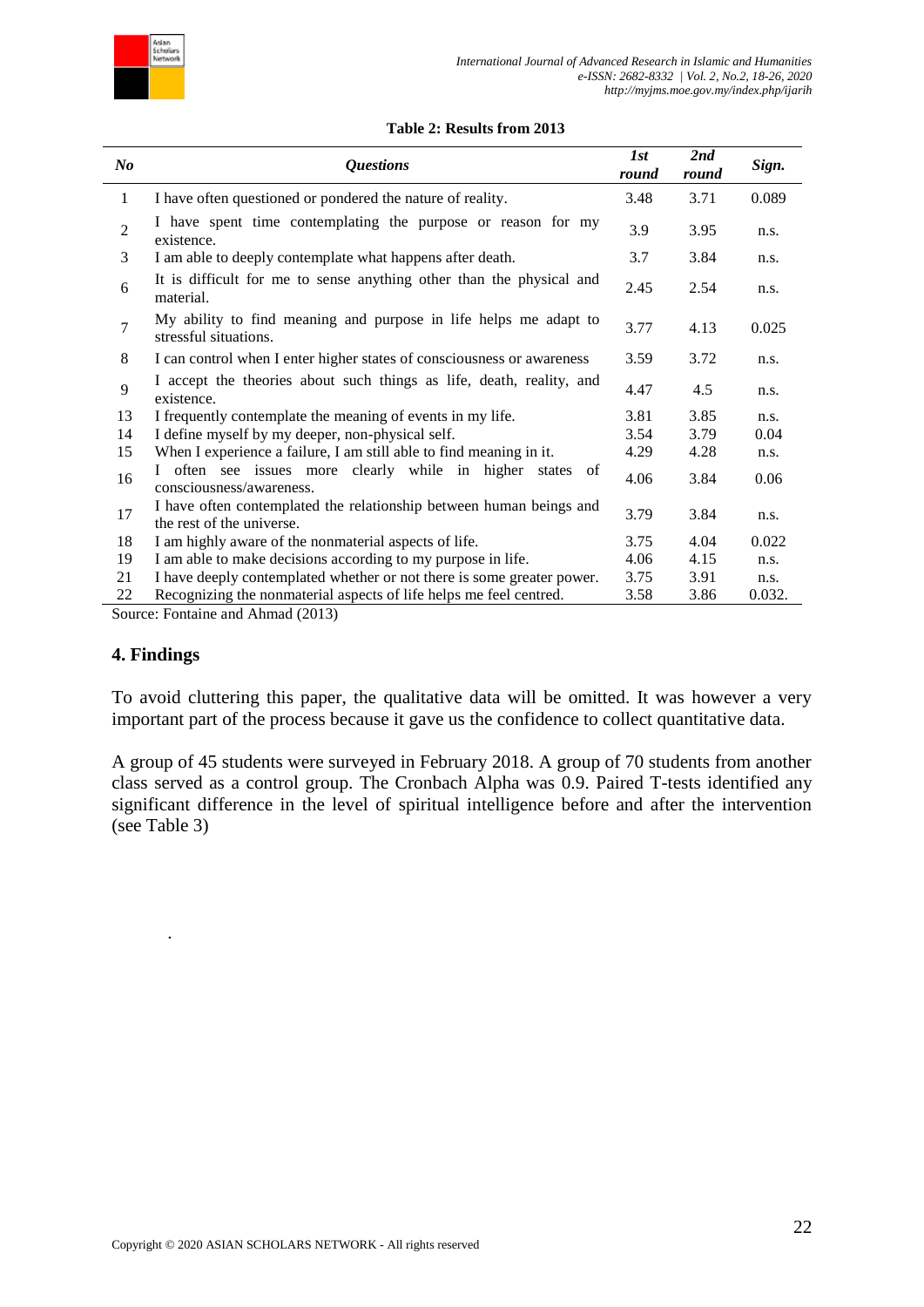

#### **Table 3: Results of Paired T-tests**

| $\mathbf{N}$ o | <b>Questions</b>                                                                                      | <b>Differences</b><br>in Mean | $\overline{\boldsymbol{T}}$ | Sig. (2)<br>tailed) |
|----------------|-------------------------------------------------------------------------------------------------------|-------------------------------|-----------------------------|---------------------|
| 1              | I have often questioned or pondered the nature of reality                                             | $-.24444$                     | $-1.598$                    | .117                |
| $\mathfrak{2}$ | I recognise aspects of myself that are deeper than my physical<br>body                                | $-0.44444$                    | $-2.714$                    | .009                |
| 3              | I have spent time contemplating the purpose or reason for my<br>existence                             | $-0.46667$                    | $-2.654$                    | .011                |
| $\overline{4}$ | I am able to enter higher states of consciousness or awareness                                        | $-.33333$                     | $-2.803$                    | .008                |
| 5              | I am able to deeply contemplate what happens after death                                              | $-.55556$                     | $-2.619$                    | .012                |
| 6              | It is difficult for me to sense anything other than the physical and<br>material                      | .06667                        | .425                        | .673                |
| 7              | My ability to find meaning and purpose in life helps me adapt to<br>stressful situations              | $-15556$                      | $-1.045$                    | .302                |
| 8              | I can control when I enter higher states of consciousness or<br>awareness                             | $-17778$                      | $-1.274$                    | .209                |
| 9              | I have developed my own theories about such thing as life, death,<br>reality and existence            | $-.33333$                     | $-1.701$                    | .096                |
| 10             | I am aware of a deeper connection between myself and other<br>people                                  | -.42222                       | $-2.801$                    | .008                |
| 11             | I am able to define a purpose or reason for life                                                      | $-.28889$                     | $-2.229$                    | .031                |
| 12             | I am able to move freely between levels of consciousness or<br>awareness                              | $-.24444$                     | $-2.044$                    | .047                |
| 13             | I frequently contemplate the meaning of events in my life                                             | $-.28889$                     | $-1.832$                    | .074                |
| 14             | I define myself by the deeper, non-physical self                                                      | $-15556$                      | $-1.360$                    | .181                |
| 15             | When I experience failure, I am still able to find meaning in it.                                     | $-13333$                      | $-1.062$                    | .294                |
| 16             | I often see issues and choices more clearly while in a higher state<br>of consciousness               | $-0.04444$                    | $-0.34$                     | .736                |
| 17             | I have often contemplated the relationship between human beings<br>and the rest of the universe       | -.15556                       | $-961$                      | .342                |
| 18             | I am highly aware of the nonmaterial aspects of life                                                  | .08889                        | .682                        | .499                |
| 19             | I am able to make decisions according to my purpose in life                                           | $-.44444$                     | $-3.665$                    | .001                |
| 20             | I recognise qualities in people which are more meaningful than<br>their body, personality or emotions | $-0.46667$                    | $-3.405$                    | .001                |
| 21             | I have deeply contemplated whether or not there is a greater power<br>or force (e.g. God)             | 0.00000                       | 0.000                       | 1.000               |
| 22             | Recognising the nonmaterial aspects of life help me feel centred                                      | .02222                        | .144                        | .886                |
| 23             | I am able to find meaning and purpose in my everyday experiences                                      | $-.17778$                     | $-1.596$                    | .118                |
| 24             | I have developed my own technique for entering higher states of<br>consciousness or awareness         | $-42222$                      | $-3.009$                    | .004                |

The results indicate a significant increase in the spiritual intelligence of respondents in 10 out of the 24 questions asked. The result was not surprising in light of the qualitative data collected prior to the study. However, the result was much better than a similar study conducted in 2013 (Fontaine & Ahmad, 2013) presented in Table 2. The results for the control group is shown in Table 4. The students in the control group continued to attend the normal spiritual activities that all IIUM students attend. This includes attending weekly *usrah* events. This explains some changes in their measurable spiritual intelligence. Overall, the control group showed an increased in only 2 out of the 24 questions. This increase is significantly less than the students exposed to the linguistic miracles.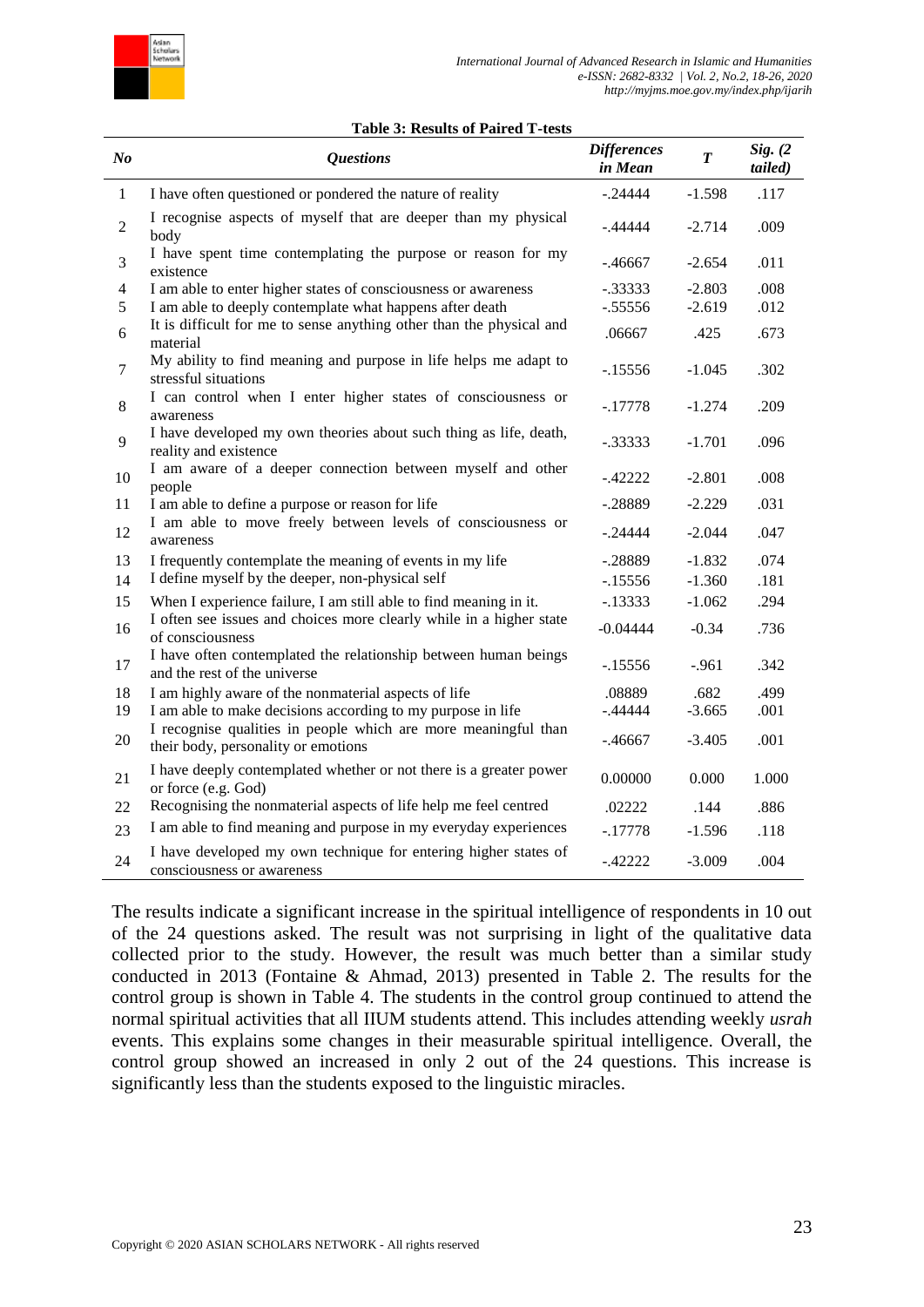

#### **Table 4: Paired T-tests for the Control Group**

| $N_{0}$        | <b>Question</b>                                                                                       | <b>Differences</b><br>in Mean | $\overline{T}$ | Sig. (2)<br>tailed) |
|----------------|-------------------------------------------------------------------------------------------------------|-------------------------------|----------------|---------------------|
| $\mathbf{1}$   | I have often questioned or pondered the nature of reality                                             | .05634                        | .490           | .626                |
| $\overline{c}$ | I recognise aspects of myself that are deeper than my physical body                                   | $-15493$                      | $-1.33$        | .187                |
| 3              | I have spent time contemplating the purpose or reason for my existence                                | .16901                        | 1.367          | .176                |
| 4              | I am able to enter higher states of consciousness or awareness                                        | .04225                        | .359           | .721                |
| 5              | I am able to deeply contemplate what happens after death                                              | $-.30986$                     | $-2.24$        | .028                |
| 6              | It is difficult for me to sense anything other than the physical and<br>material                      | 0.00000                       | 0.000          | 1.000               |
| 7              | My ability to find meaning and purpose in life helps me adapt to<br>stressful situations              | $-.08451$                     | $-.591$        | .556                |
| 8              | I can control when I enter higher states of consciousness or awareness                                | $-12676$                      | $-1.08$        | .282                |
| 9              | I have developed my own theories about such thing as life, death,<br>reality and existence            | $-.02817$                     | $-.219$        | .827                |
| 10             | I am aware of a deeper connection between myself and other people                                     | .04225                        | .320           | .750                |
| 11             | I am able to define a purpose or reason for life                                                      | $-.19718$                     | $-1.72$        | .090                |
| 12             | I am able to move freely between levels of consciousness or awareness                                 | $-.18310$                     | $-1.56$        | .124                |
| 13             | I frequently contemplate the meaning of events in my life                                             | $-.09859$                     | $-716$         | .477                |
| 14             | I define myself by the deeper, non-physical self                                                      | .19718                        | 1.440          | .154                |
| 15             | When I experience failure, I am still able to find meaning in it.                                     | $-21127$                      | $-1.93$        | .058                |
| 16             | I often see issues and choices more clearly while in a higher state of<br>consciousness               | $-.14085$                     | $-1.02$        | .311                |
| 17             | I have often contemplated the relationship between human beings and<br>the rest of the universe       | .02817                        | .252           | .802                |
| 18             | I am highly aware of the nonmaterial aspects of life                                                  | $-.09859$                     | $-.829$        | .410                |
| 19             | I am able to make decisions according to my purpose in life                                           | $-.19718$                     | $-2.11$        | .038                |
| 20             | I recognise qualities in people which are more meaningful than their<br>body, personality or emotions | .04225                        | .340           | .735                |
| 21             | I have deeply contemplated whether or not there is a greater power or<br>force (e.g. God)             | $-.26761$                     | $-1.55$        | .125                |
| 22             | Recognising the nonmaterial aspects of life help me feel centred                                      | $-.01408$                     | $-.129$        | .898                |
| 23             | I am able to find meaning and purpose in my everyday experiences                                      | $-12676$                      | $-1.12$        | .267                |
| 24             | I have developed my own technique for entering higher states of<br>consciousness or awareness         | $-11268$                      | $-.815$        | .418                |

## **5. Discussion and Conclusion**

The aim of this study was to test the benefits of the Divine Speech module. The data collected shows that the increase in the measurable component of spiritual intelligence is quite significant. In fact, Fontaine and Ahmad (2013) used the same questionnaire and a similar approach although their respondents were free to watch any video that they liked. The group surveyed by Fontaine and Ahmad (2013) did not show as much change as the group of 45 students.

Since 2010, research indicates that it is possible to develop a corporate culture that reflect Islamic values (Fontaine & Ahmad, 2013, Fontaine, Ahmad & Oziev, 2017). Research shows that it is reasonably easy and it can be done at a minimum cost. This study adds to this body of research in two important ways.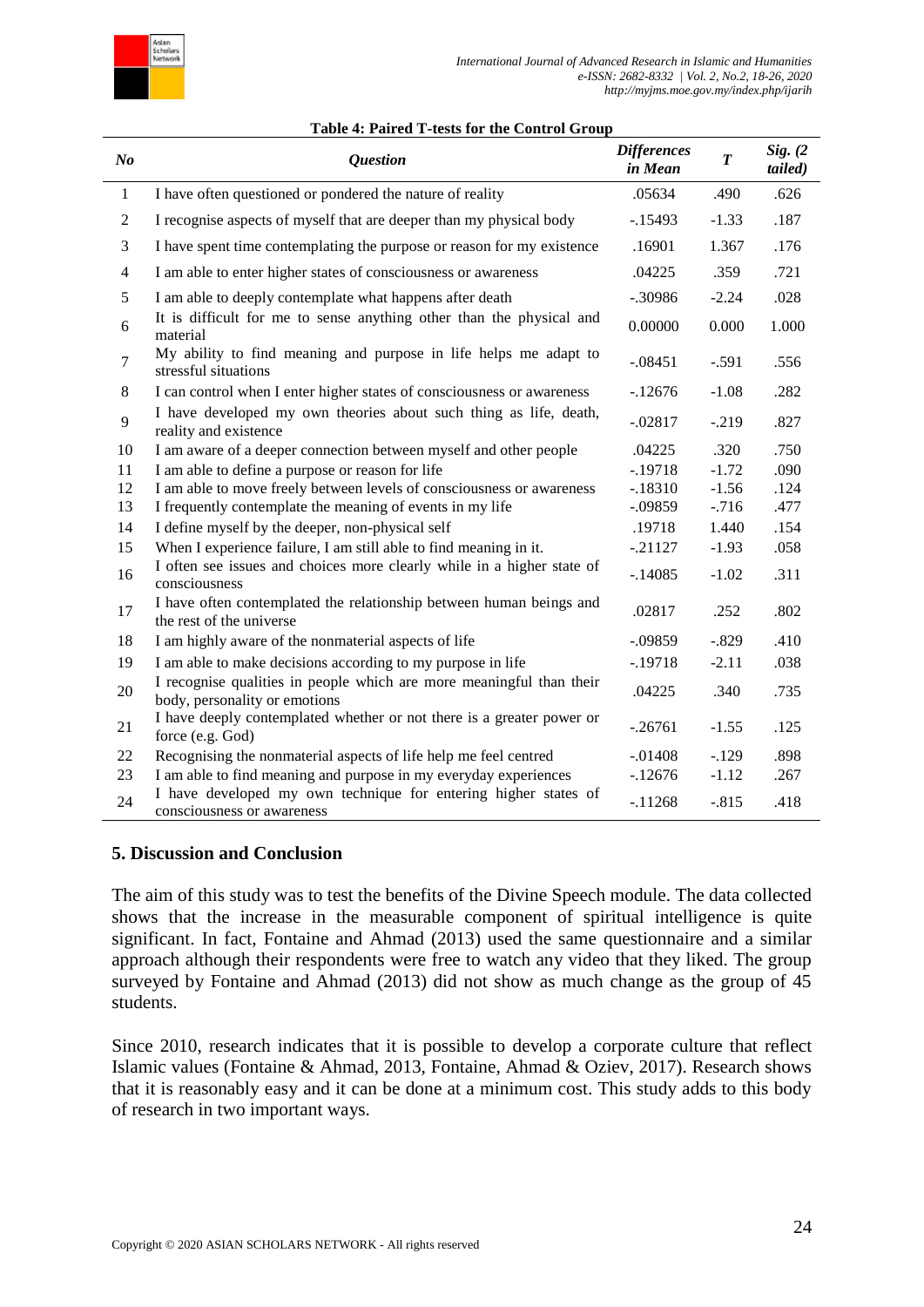

First, the methodology of Nouman Ali Khan has been partially tested. In fact, subsequent (unpublished) experiments with students shows that when the students are not exposed to the Divine Speech module, they seem to benefit less from other videos about the Qur'an.

Second, the research since 2010 suggest that increasing knowledge about Islam is necessary but not sufficient to develop spiritual intelligence. A critical part of the process is reflecting on the Qur'an (*taddabur*). This was the part that students had the most difficulty with. The group discussions were invaluable to help that process. This point is similar to Khan's (2013) comment that these talks "*do not satisfy the intellect, they satisfy the heart. Once the heart is satisfied, the intellect will follow the heart*". To help the reflection process, the use of diaries throughout the semester helped a lot (Fontaine, 2015).

Third, the idea of exploring the linguistic miracles of the Qur'an has an enormous potential. For example, one of the authors has submitted articles that look at the miraculous similarities and contrasts between prophet Yusuf and Prophet Musa (peace be upon them). He is also completing an article that looks at the themes in the work of Dostoevsky and the themes expounded in the Qur'an. His conclusion is that the whole body of Dostoevsky's work – which includes "Underground Man", "Crime and Punishment", "The Idiot", "The Devils", and "The Brothers Karamazov" and runs for several thousands of pages – can be summarised by only three *ayat*. Once one starts comparing the themes of the Qur'an with current arts – books, movies, or paintings – one is able to attract the attention of non-religious Muslims and get them thinking about the most amazing fact of all – how can a man (who did not know how to read and write) reveal the Qur'an in the first place?.

# **References**

.

- Anwar, M.A. (2016). *Effects of Spiritual Intelligence and Emotional Intelligence on Organisational Citizenship Behaviour: A Study of Islamic Banks in Malaysia*. An unpublished PhD Thesis, International Islamic University Malaysia.
- Dirks, J.F. (2010). *What You Weren't Taught in Sunday School*. Beltsville, MD: Amana Publications.
- Farrin, R. (2014). *Structure and Qur'anic Interpretation: A Study of Symmetry and Coherence in Islam's Holy Text*. Ashland, Oregon: White Cloud Press.
- Fontaine, R. (2015). The Psychology of Preaching: the Power of Diaries, *Al Shajarah*, Vol. 20, No 1, 27-52.
- Fontaine, R. (2016). *Leadership and Management Skills*. Kuala Lumpur: IIUM Press.
- Fontaine, R. & Ahmad, K. (2013). *Strategic Management from an Islamic Perspective*. Singapore: John Wiley and Sons.
- Fontaine, R., Ahmad, K. & Oziev, G. (2017). *Islamic Leadership Today*. Gombak: ICIFE.
- Haleem, M.A. (2011). *Understanding the Qur'an: Themes and Style*. London: I.B. Tauris.

Khan, N.A. (2009a). "Divine speech prologue. Part 1". [https://www.youtube.com/watch?v=BaS5NsvZ4yM.](https://www.youtube.com/watch?v=BaS5NsvZ4yM)

Khan, N.A. (2009b). "Divine speech prologue. Part 2". [https://www.youtube.com/watch?v=aWUy\\_luMq0Q.](https://www.youtube.com/watch?v=aWUy_luMq0Q)

Khan, N.A. (2012). "Illustrated Explanation of Surah al-Asr". <https://www.youtube.com/watch?v=izuQLatPqt8>

Khan, N.A. (2013a). "Final Miracle". [https://www.youtube.com/watch?v=fZUBVjZq7LA.](https://www.youtube.com/watch?v=fZUBVjZq7LA) Khan, N. A. (2013b). Lessons from *Surah ar-Rahman*. [https://www.youtube.com/watch?v=aRHxyQPJQuw.](https://www.youtube.com/watch?v=aRHxyQPJQuw)